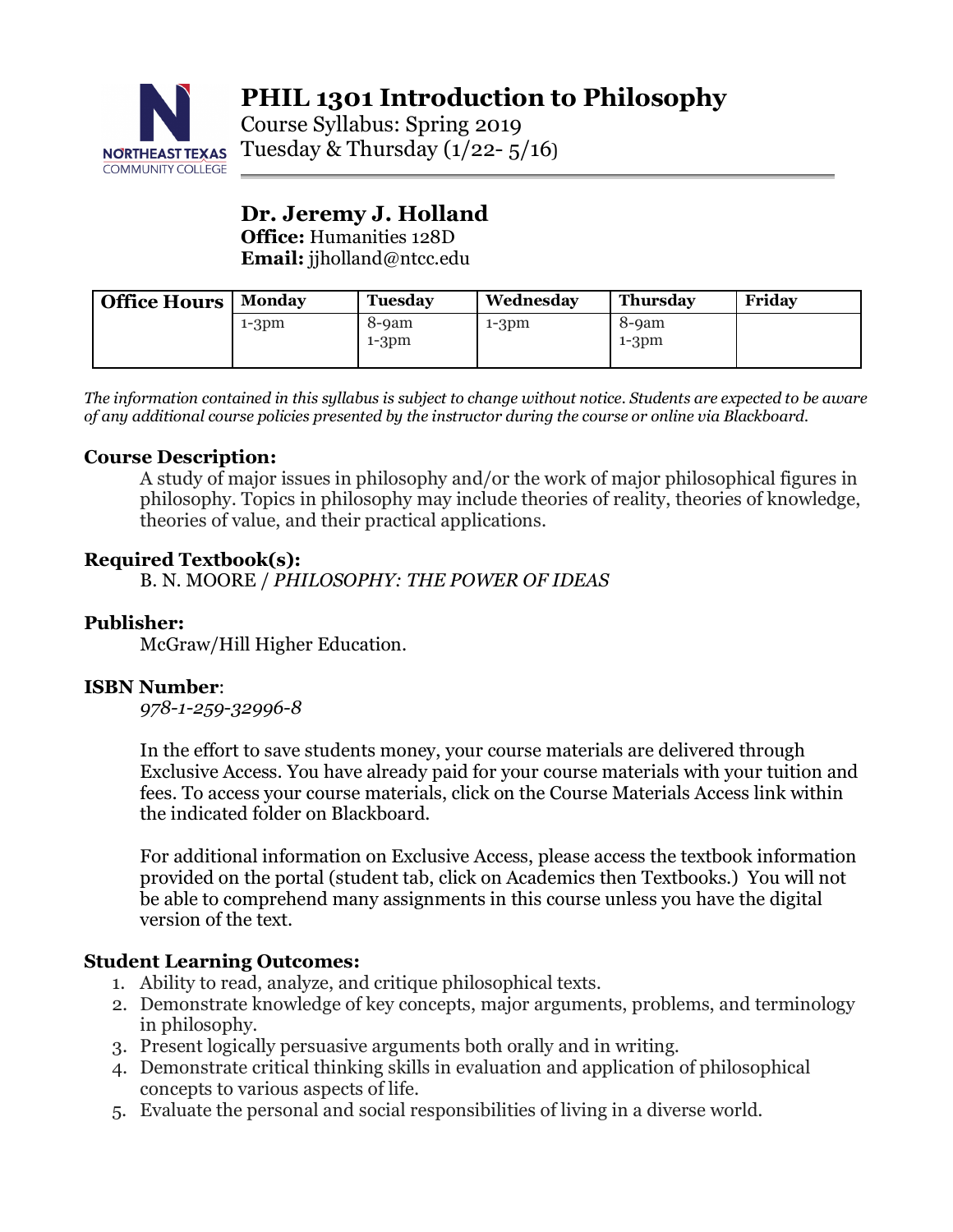## **Course Objectives:**

- 1. Students will analyze and articulate the theoretical principles that guide philosophical life, applying historical principles to modern examples.
- 2. Students will critically evaluate the content, causes, and effects of philosophically significant events, questions, and decisions, articulating courses of action accurately, thoroughly, and in-depth without indication of personal belief (unless specifically requested).
- 3. Students will display an air of respect and understanding for philosophically and morally complex and sometimes sensitive issues.
- 4. By analyzing the opposition, students will develop their own philosophical voice, moving beyond simple claims to well-documented, supported arguments.

## **Lectures & Discussions:**

Lectures and/or discussions will be based on chapters in the textbook and selected academic readings.

## **Evaluation/Grading Policy:**

Students will be tested on assigned readings from the text as well as additional materials assigned in class. Your **total grade** will be determined by 5 components:

| Punctuality & Participation | 20% |
|-----------------------------|-----|
| Oral Defense of Art Work    | 15% |
| Quizzes                     | 15% |
| Midterm Exam                | 25% |
| <b>Final Exam</b>           | 25% |

### **Tests/Exams:**

Two exams will be given (midterm & final). The test format is primarily multiple choice, short answer, and essay. No notes will be permitted on exams. Previous arrangements must be made when it is necessary to miss an exam. In the case of an emergency where prior notification is unavailable, students must provide proof of an excused absence in order to make up the test.

## **Student Responsibilities/Expectations:**

Since the lecture-discussion method will be employed in this class, regular attendance is highly encouraged. Students must be present in order to get credit for some in-class assignments. Failure to attend on mandatory attendance days will result in a loss of available points for the activity. If the attendance policy is broken, the instructor will examine the reasons for the student's absences, the student's work in the class, and determine whether it is in the student's best interest to remain in the class. If the student breaks the attendance policy, the instructor may begin withdrawal procedures (up to the college's withdrawal deadline) or may fail the student for the course (after the college's withdrawal deadline has passed). Students are expected to **check weekly** their campus email account and the course Blackboard page for any course changes, announcements, or assignments.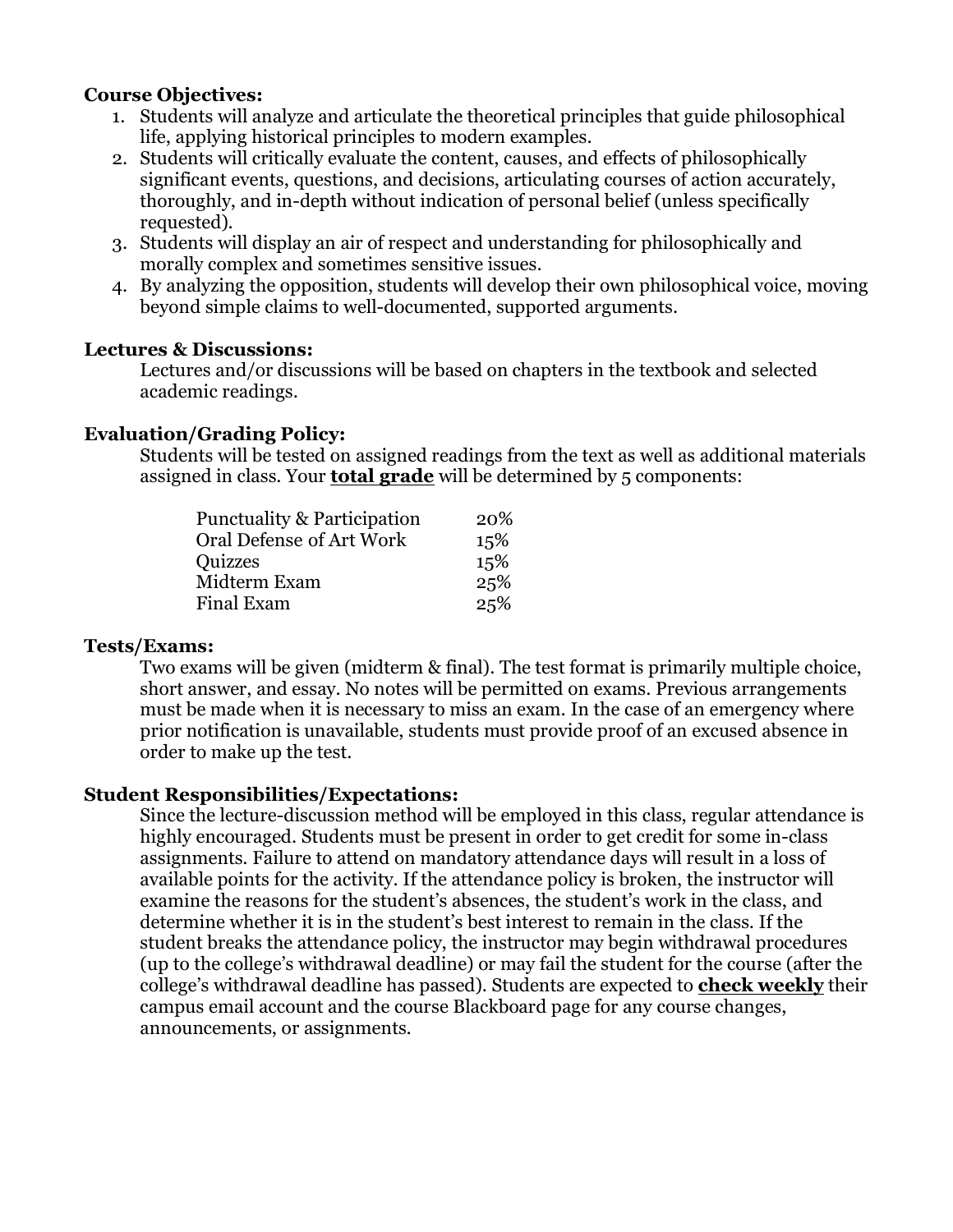#### **Other Course Requirements:**

Since the class is intensely discussion based, students who miss more than **six class periods** will not receive a grade higher than C in this course. If the student misses **more than seven class periods**, then the teacher has the option to drop the student from the course. Additionally, be aware that inappropriate classroom behavior is judged to be a disturbance. The instructor has responsibility for control of the classroom and will take steps to ensure an orderly environment for learning exists unimpeded.

#### **NTCC Academic Honesty Statement:**

Students are expected to complete course work in an honest manner, using their intellects and resources designated as allowable by the course instructor. Students are responsible for addressing questions about allowable resources with the course instructor. NTCC upholds the highest standards of academic integrity. This course will follow the NTCC Academic Honesty policy stated in the Student Handbook.

### **Academic Ethics:**

The college expects all students to engage in academic pursuits in a manner that is beyond reproach. Students are expected to maintain complete honesty and integrity in their academic pursuit. Academic dishonesty such as cheating, plagiarism, and collusion is unacceptable and may result in disciplinary action. Refer to the student handbook for more information on this subject.

#### **ADA Statement:**

It is the policy of NTCC to provide reasonable accommodations for qualified individuals who are students with disabilities. This College will adhere to all applicable federal, state, and local laws, regulations, and guidelines with respect to providing reasonable accommodations as required to afford equal educational opportunity. It is the student's responsibility to request accommodations. An appointment can be made with Katherine Belew, Academic Advisor/Coordinator of Special Populations located in the Student Services. She can be reached at 903-434-8264. For more information and to obtain a copy of the Request for Accommodations, please refer to the NTCC website - Special Populations.

#### **Family Educational Rights and Privacy Act** (**FERPA**):

The Family Educational Rights and Privacy Act (FERPA) is a federal law that protects the privacy of student education records. The law applies to all schools that receive funds under an applicable program of the U.S. Department of Education. FERPA gives parents certain rights with respect to their children's educational records. These rights transfer to the student when he or she attends a school beyond the high school level. Students to whom the rights have transferred are considered "eligible students." In essence, a parent has no legal right to obtain information concerning the child's college records without the written consent of the student. In compliance with FERPA, information classified as "directory information" may be released to the general public without the written consent of the student unless the student makes a request in writing. Directory information is defined as: the student's name, permanent address and/or local address, telephone listing, dates of attendance, most recent previous education institution attended, other information including major, field of study, degrees, awards received, and participation in officially recognized activities/sports.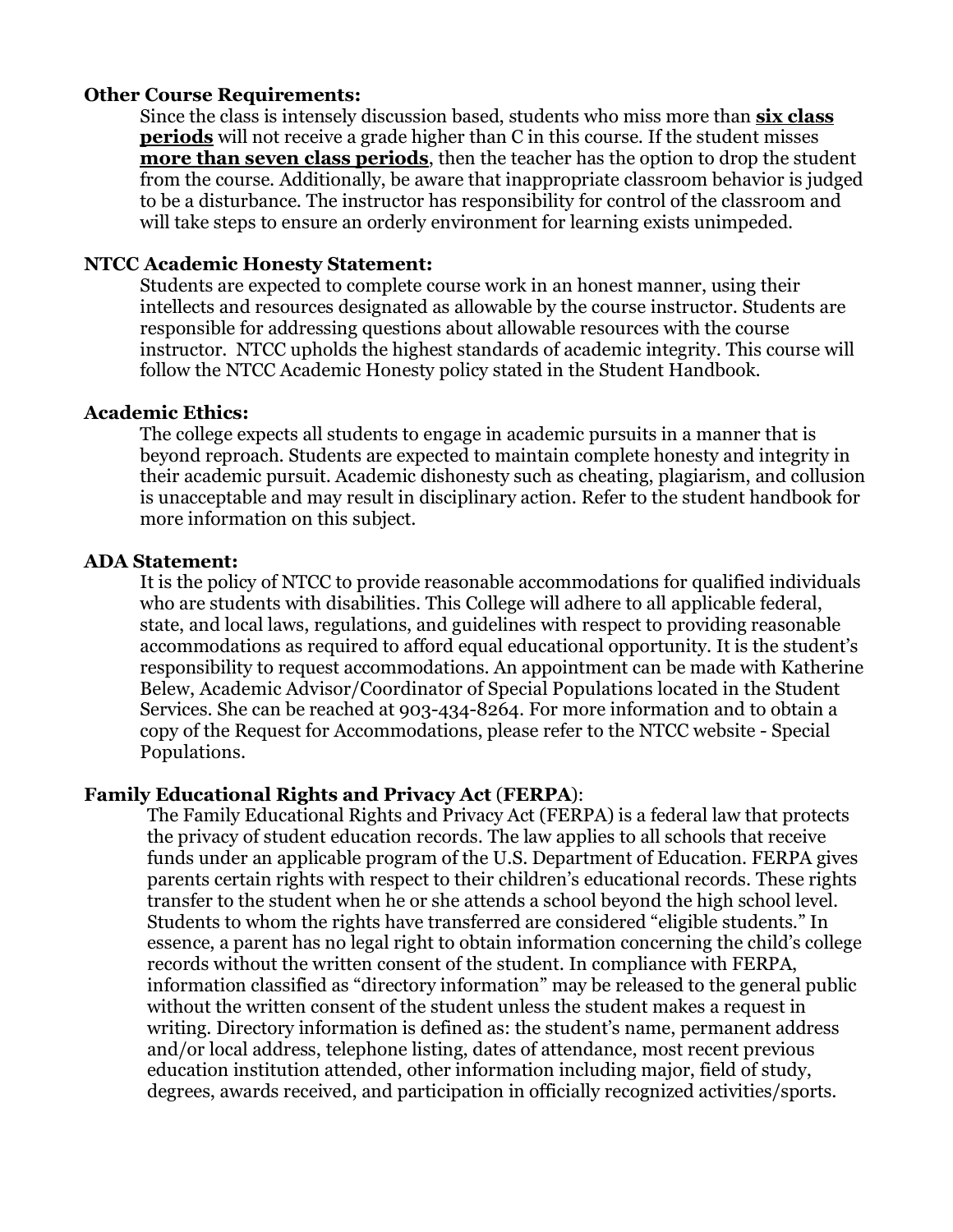## **Recommended Readings:**

Stanford Encyclopedia of Philosophy http://plato.stanford.edu/ The Prosblogion http://prosblogion.ektopos.com/ Talking Philosophy http://blog.talkingphilosophy.com/ Philosophy Talk http://www.philosophytalk.org/ Notre Dame Philosophical Reviews https://ndpr.nd.edu/recent-reviews/ Ask Philosophers http://www.askphilosophers.org/ Philosophy Etc. http://www.philosophyetc.net/

### **Selected Readings:**

- Albright, M. (2018). *Fascism: A Warning.* New York: HarperCollins
- Alexander, M. (2012). *The New Jim Crow: Mass Incarceration in the Age of Colorblindness.* New York: The New Press. https://www.vanderbilt.edu/ctp/The\_New\_Jim\_Crow.pdf
- Chomsky, N. (2005). *Imperial Ambitions: Conversations on the Post-9/11 World.* New York: Metropolitan Books. http://library.uniteddiversity.coop/More\_Books\_and\_Reports/Noam\_Chomsky-Imperial\_Ambitions.pdf
- Copland, M. (2005). *Socratic Circles: Fostering Critical and Creative Thinking*. Portland, ME: Stenhouse Publishers.
- Foucault. M. (1990). *Politics, Philosophy, Culture: Interviews and Other Writings, 1977-1984*. London: Routledge.
- Hart, C. (2014). *Discourse, Grammar, and Ideology: Functional and Cognitive Perspectives.*  London: Bloomsbury.
- Heywood, A. (2007). *Political Ideologies: An Introduction* (4th ed.). New York: Palgrave Macmillan
- Kaal, B. (2015). How 'real' are time and space in politically motivated worldviews? *Critical Discourse Studies*, *12*(3), 330-346.
- Nietzsche, F. (1887/2006) *On the Genealogy of Morality.* (trans. Carol Diethe). Cambridge: Cambridge University Press. *http://www.inp.uw.edu.pl/mdsie/Political\_Thought/GeneologyofMorals.pdf*
- Orwell, G. (2005) *Why I Write.* London: Penguin Books.
- Plato's Apology: http://www2.hawaii.edu/~freeman/courses/phil100/04.%20Apology.pdf
- Snyder, T. (2017). *On Tyranny: Twenty Lessons from the Twentieth Century.* New York: Tim Duggan Books.
- Thoreau, H. D. (1849). Civil Disobedience.
- Van Dijk, T. A. (Ed.). (2011). *Discourse Studies: A Multidisciplinary Introduction* (2nd ed.). London: Sage Publications. http://www.discourses.org/OldArticles/Discourse%20and%20Ideology.pdf
- Wodak, R. (2015). *The Politics of Fear: What Right-Wing Populist Discourses Mean*. London: Sage Publications.